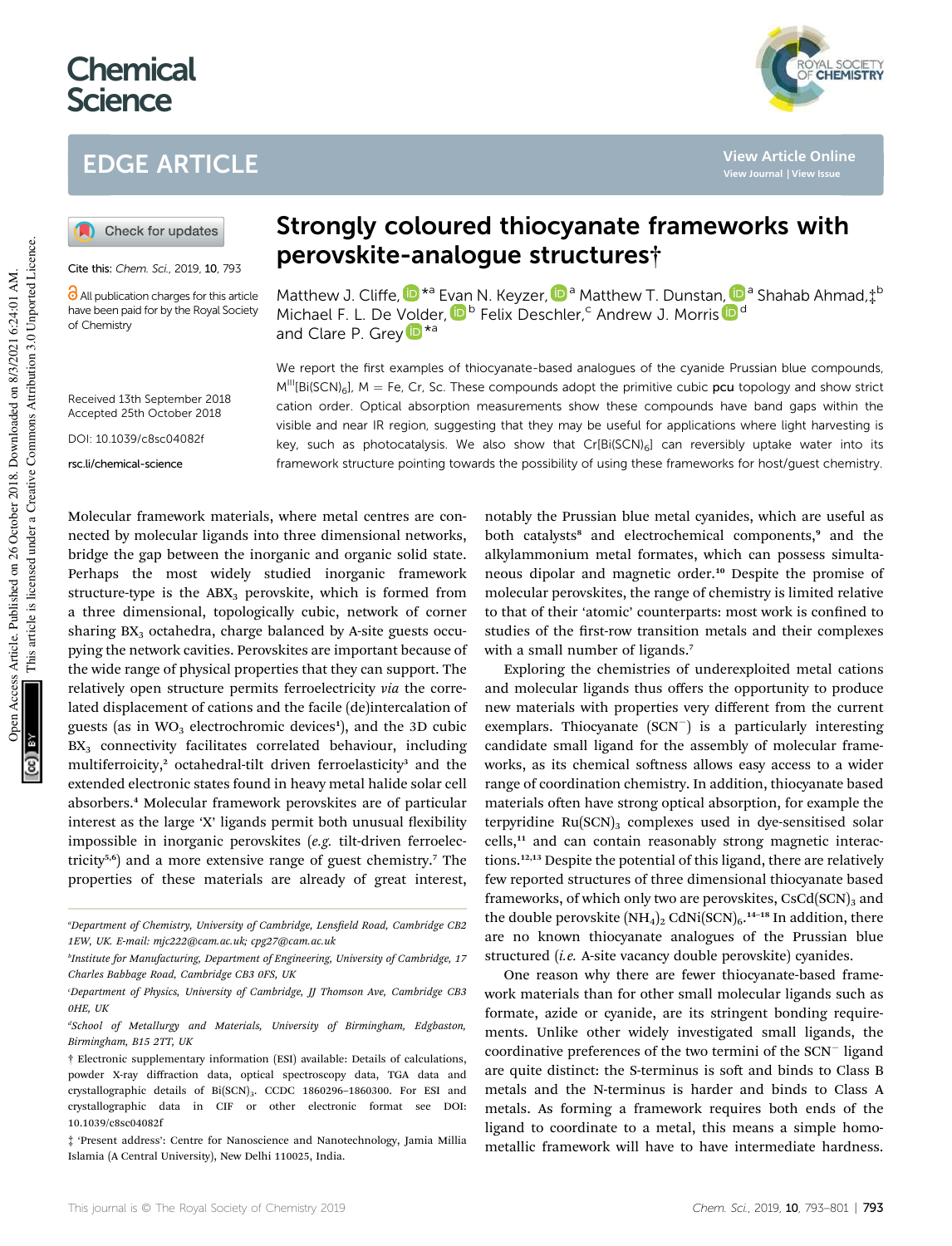There are very few metals that have been shown to form homoleptic complexes with both the S and N-termini of the  $SCN^-$  ligand and of these, only  $Cd^{2+}$  has been investigated for its framework forming ability [Fig.  $1(c)$ ].<sup>17,18</sup> Not only does this limit the range of possible compounds, as a  $d^{10}$  cation,  $Cd^{2+}$  is inherently unpromising for optical and magnetic applications. Double perovskite derived structures, where two different metal cations fulfil the differing bonding requirements of the two termini, offer one route for expanding the compositional space of thiocyanate.

Out of the metals which preferentially coordinate to S-terminus of NCS<sup>-</sup> Bi<sup>3+</sup> is perhaps the most attractive option, as it is non-toxic and inexpensive. Previous work has established that the homoleptic octahedral  $[\mathrm{Bi}(\mathrm{SCN})_6]^{3-}$  anion can be used to form framework structures, in the alkali metal double hexagonal perovskite  $Cs<sub>2</sub>Na[Bi(SCN)<sub>6</sub>]$  and the nickel arsenide structured Ln[Bi(SCN)<sub>6</sub>]  $xH_2O$ ,  $x = 3-5$ , Ln = La-Dy.<sup>14,16</sup> In addition,  $[\text{Bi}(\text{SCN})_3]^{3-}$  has been reported to form an insoluble compound suitable for a quantitative chemical analysis with chromium( $\text{III}$ ) solutions.<sup>19</sup> A further interesting feature of these bismuth thiocyanate frameworks are their yellow and orange colours, also found in bismuth thiocyanate hemihydrate  $Bi(SCN)_3 \cdot \frac{1}{2}$  $\frac{1}{2}$ H<sub>2</sub>O.<sup>20</sup> There are, however, no reported structures or



Fig. 1 Crystal structure of Fe[Bi(SCN) $_6$ ] in (a) ORTEP and (b) polyhedral representations. Atoms are coloured as follows Bi, purple; Fe, brown; S, yellow; C, black and N, blue. (c) The periodic table coloured by whether the homoleptic metal hexathiocyanate anion is known. If  $[M(NCS)]^{n-}$  is known in the CSD or ICSD structural database, the element is coloured indigo, if [M(NCS)]<sup>n-</sup> is known, it is coloured orange, if both are known, it is coloured green.

physical properties of either cubic perovskite derived structures or transition metal based bismuth thiocyanate frameworks.

In this paper we report the synthesis, structure and optical properties of three analogues of the cyanide Prussian blues, the thiocyanate frameworks  $M^{III}[Bi(SCN)_6]$ ;  $M = Fe$ , Cr and Sc, each of which is strongly coloured. We find that these materials form isotypic structures with large octahedral tilts and demonstrate that  $Cr[Bi(SCN)<sub>6</sub>]$  can reversibly take up water.

### 1 Experimental section

#### 1.1 Synthesis of HSCN

In a 250 mL round bottom flask,  $NH_4$ SCN (5 g, 65.7 mmol) was dissolved in 5 mL H<sub>2</sub>O and cooled to 0  $\degree$ C in an ice bath. A  $H<sub>2</sub>SO<sub>4</sub>$  solution (*ca.* 7 mL of  $H<sub>2</sub>SO<sub>4</sub>$  in 12 mL  $H<sub>2</sub>O$ ) was then added dropwise to the cooled NH4SCN solution. The reaction mixture was stirred for 30 min before being warmed to room temperature. The aqueous mixture was subsequently extracted with diethyl ether  $(2 \times 20 \text{ mL})$  and the organic phase was retrieved and its volume reduced by half using a stream of  $N_2$ .

#### 1.2 Synthesis of  $H_3[Bi(SCN)_6]$  solution and  $Bi(SCN)_3$

The synthesis of  $H_3[Bi(SCN)_6]$  was adapted from ref. 20.  $Bi<sub>2</sub>O<sub>2</sub>(CO<sub>3</sub>)$  (0.50 g, 0.98 mmol) was suspended in *ca*. 12 mL  $H<sub>2</sub>O$ followed by the addition of the HSCN/ether solution. The resulting reaction mixture was stirred vigorously under a slight flow of  $N_2$  until all ether had been removed and the solution had turned bright orange. Any remaining solids were filtered off and the orange solution was placed under a slight vacuum to remove any excess HSCN. A portion of the  $H_3[Bi(SCN)_6]$  solution was left to evaporate yielding large, yellow, crystals of  $Bi(SCN)_{6}$ .

#### 1.3 Synthesis of Fe $[Bi(SCN)_6]$

 $Fe[Bi(SCN)<sub>6</sub>]$  can synthesised *via* a number of different routes leading to a variety of morphologies.

1.3.1 Single crystals of Fe[Bi(SCN) $_6$ ]. Approximately 10 mL of the  $H_3[Bi(SCN)_6]$  solution synthesised as described above was added to  $Fe<sub>2</sub>O<sub>3</sub>$  (1 mmol, 159.7 mg), and then stirred for 1 h. Excess  $Fe<sub>2</sub>O<sub>3</sub>$  was then filtered off under vacuum, and the deep red solution was left to slowly evaporate over a few days, yielding diffraction quality very dark green single crystals of Fe  $[Bi(SCN)<sub>6</sub>].$ 

1.3.2 Microcrystalline Fe[Bi(SCN) $_6$ ]. KSCN (15 mmol, 1.458 g) was added to a stirred suspension of  $Bi(NO<sub>3</sub>)<sub>3</sub>·5H<sub>2</sub>O$ (2.5 mmol 1.213 g) in 100 mL of butanone, producing a yellow-orange solution and a white precipitate of KNO<sub>3</sub>.  $Fe^{III}(NO<sub>3</sub>)<sub>3</sub>·9H<sub>2</sub>O$  (2.5 mmol, 1.010 g), was then added, producing a deep purple solution. The reaction mixture was stirred for overnight and then filtered to remove  $KNO<sub>3</sub>$ , yielding a very deep purple solution of  $Fe[Bi(SCN)_6]$ . This solution was evaporated to dryness, and then extracted using 100 mL of dry tetrahydrofuran. After removal of the solvent *in vacuo* and drying at 50  $\degree$ C for 2 h, a very dark green microcrystalline powder of Fe[Bi(SCN)<sub>6</sub>] was produced (1.02 g, 67%).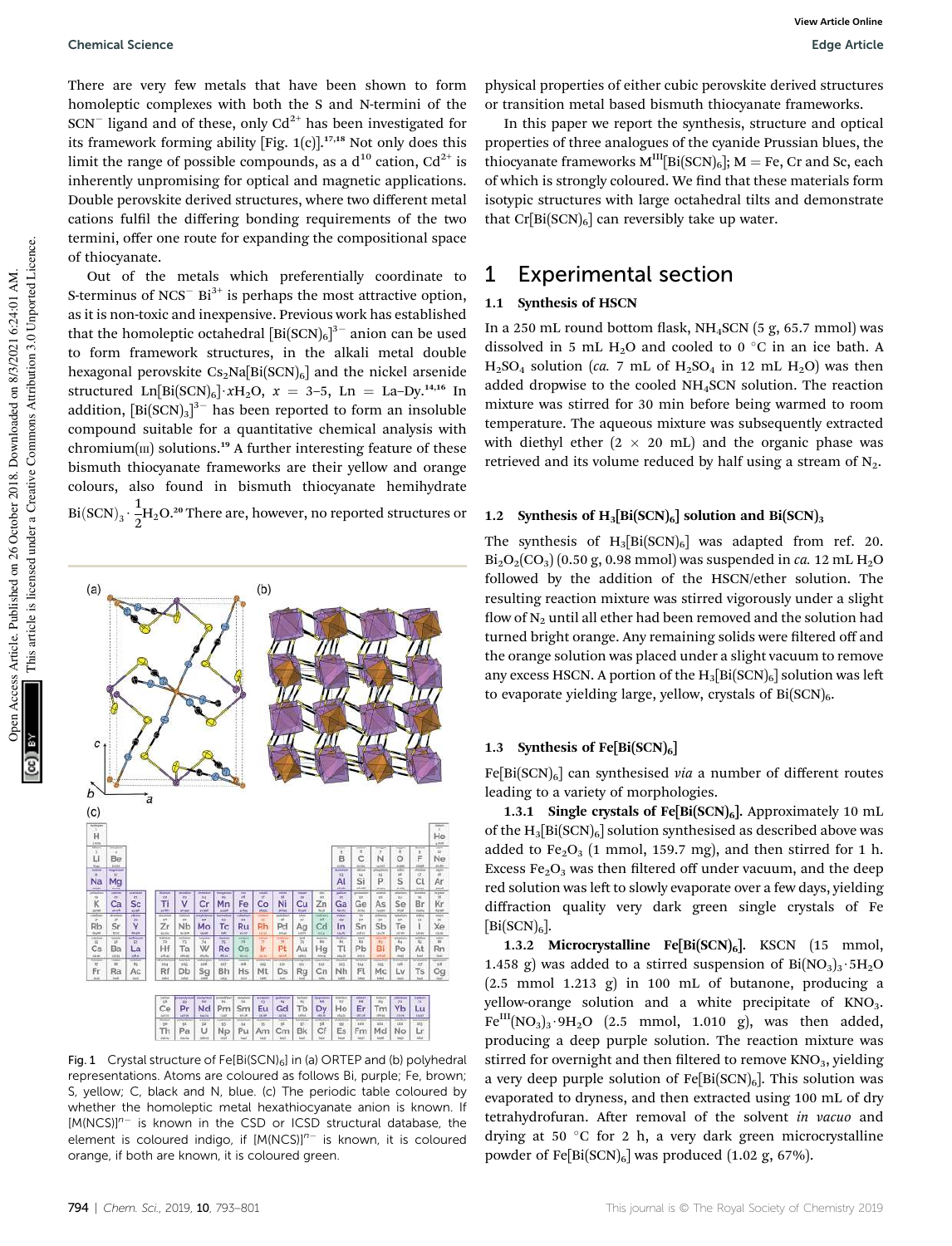#### 1.4 Synthesis of  $Sc[Bi(SCN)_6]$

The route used to synthesise microcrystalline  $Fe[Bi(SCN)_6]$  was adapted for the synthesis of  $Sc[Bi(SCN)_6]$ . KSCN (0.6 mmol, 0.0583 g) was added to a stirred suspension of  $Bi(NO<sub>3</sub>)<sub>3</sub>·5H<sub>2</sub>O$  $(0.1 \text{ mmol } 0.0485 \text{ g})$  in 10 mL of butanone producing a yellow-orange solution and a white precipitate of KNO<sub>3</sub>.  $\text{SC}^{\text{III}}(\text{NO}_3)_3 \cdot x\text{H}_2\text{O}$  (0.1 mmol, 0.023 g), was then added, producing a deep orange solution. The reaction mixture was stirred for overnight and then filtered to remove  $KNO<sub>3</sub>$ , yielding an orange solution of  $Sc[Bi(SCN)_6]$ . This solution was evaporated to dryness from which diffraction quality single crystals of  $Sc[Bi(SCN)_6]$  could be obtained.

#### 1.5 Synthesis of  $Cr[Bi(SCN)_6]$

 $(NH_4)_3[Cr(NCS)_6]$  (1 mmol, 455 mg), prepared according to literature methods,<sup>21</sup> was dissolved in 2 mL distilled water and slowly added to a solution of  $Bi(NO<sub>3</sub>)<sub>3</sub>·5H<sub>2</sub>O (1 mmol, 485.1 mg)$ in 2 mL 3 N aqueous HNO<sub>3</sub>, yielding a brick red precipitate. The product was then filtered under vacuum and washed with 10 mL H<sub>2</sub>O, and dried at 50 °C, yield (74.0%). The product was analysed by elemental analysis (combustion analysis for CHN and ICP for Cr and S). Calculated (found) CrBiS<sub>6</sub>C<sub>6</sub>N<sub>6</sub>: Cr 8.5% (7.79%), S 31.5% (29.87%), C 11.8% (11.44%), N 13.8 (13.44%), H 0.0% (0.0%). Cr[Bi(SCN)<sub>6</sub>] $\cdot$ H<sub>2</sub>O is formed when this synthesis is carried out using 3 N HNO<sub>3</sub> as a solvent for  $(NH_4)_3[Cr(NCS)_6]$ and when  $Cr[Bi(SCN)<sub>6</sub>]$  is exposed to ambient humidity over a period of weeks.

#### 1.6 Thermogravimetric analysis

Thermogravimetric analysis was carried out with a Mettler Toledo TGA/SDTA 851 thermobalance. Powder samples of 20– 40 mg were placed in a 100  $\mu$ L Al<sub>2</sub>O<sub>3</sub> crucible and heated to 650 °C (at 10 °C min $^{-1}$ ) under a flow of N<sub>2</sub>.

#### 1.7 Optical measurements

Diffuse reflectance measurements were carried out on finely ground powdered samples, diluted to 10 wt% with BaSO<sub>4</sub> to remove effects of strong absorption, using a Varian Cary 50 UV-vis spectrometer equipped with a diffuse reflectance accessory (DRA) probe (Barrelino, Harrick Scientific) measured over the range 350–1000 nm. The optical absorption measurements were performed using an integration sphere equipped PerkinElmer lambda 750 UV-vis-NIR commercial setup. The set-up includes light source of tungsten-halogen (for vis-NIR region) and deuterium (for UV region) lamps, a conventional photomultiplier (PMT) detector, a 10 cm integrating sphere module attachment, a monochromator, and a detector slit width of 10 nm. All measurements were performed under standard ambient conditions. Films were prepared by drop-casting the crystals, dissolved/suspended in the appropriate solvent (DMF), on the quartz/glass slide substrate. The transmitted light was corrected using a reference of an empty quartz coverslip of the same type and thickness as the substrate used for the sample. The absorption onsets were determined by extrapolation from a Tauc plot. We used our DFT results to guide our assumed Tauc

exponents: for  $Cr[Bi(SCN)_6]$  and  $Sc[Bi(SCN)_6]$  we carried out fits for both direct and indirect band gaps and for  $Fe[Bi(SCN)_6]$  we used the Tauc exponent for a direct band gap. Further details of the optical characterisation can be found in the ESI.†

#### 1.8 Powder X-ray diffraction

All microcrystalline samples were initially assessed for their purity *via* their X-ray powder diffraction patterns, measured using a PANalytical Empyrean diffractometer (Cu Ka radiation,  $\lambda = 1.541$  Å). High resolution synchrotron measurements on Cr  $[Bi(SCN)<sub>6</sub>]$  were carried out at beamline 11-BM at the Advanced Photon Source (APS) using a wavelength of  $0.414537$  Å and on Cr  $[Bi(SCN)_6] \cdot H_2O$  at beamline I11 at the Diamond Light Source, using a wavelength of 0.826168  $A^{2,2,23}$  Variable temperature powder diffraction measurements on  $Cr[Bi(SCN)_6] \cdot H_2O$  were carried out at beamline I11 at the Diamond Light source, using a hot air blower, and on  $Cr[Bi(SCN)_6]$  on a PANalytical Empyrean diffractometer using a Anton Parr XRK 900 furnace. Analysis of all powder diffraction data (including indexing, Pawley refinement and Rietveld refinement) was carried out using the TOPAS Academic 4.1 structure refinement software package.<sup>24-26</sup> Full details of the powder X-ray refinements can be found in the ESI.†

#### 1.9 Single crystal X-ray diffraction

Single-crystal X-ray diffraction data were collected using a Nonius KappaCCD diffractometer, using graphite monochromated Mo K $\alpha$  radiation ( $\lambda = 0.7107$  Å). Structure solution was carried out using SHELXT and refinement with SHELXL, within the OLEX2 graphical interface.<sup>27-29</sup> All non-hydrogen atoms were refined anisotropically with no additional restraints or constraints. Supplementary crystallographic data for this paper including of all single crystal structures can be found in the ESI† and were deposited in the CCDC 1860296–1860300.

#### 1.10 DFT calculations

Geometry optimised structures and associated spectral properties were calculated using density-functional theory (DFT), using the structure of  $Fe[Bi(SCN)_6]$  determined from single crystal diffraction as a starting model. Calculations were performed using the plane wave CASTEP DFT code,<sup>30</sup> and the Perdew–Burke–Ernzerhof (PBE) exchange–correlation functional was used with Vanderbilt ultrasoft pseudopotentials.<sup>31</sup> A basis set containing plane waves with energies of up to 800 eV and a Monkhorst–Pack (MP) grid corresponding to a Brillouin zone (BZ) sampling grid finer than  $2\pi \times 0.03$   $\AA^{-1}$  was used. Geometry optimisations were performed with spin polarisation and spectral calculations were additionally performed with  $DFT+U$ . To determine the influence of the value of  $U$  on the electronic structure, separate calculations were performed with  $U = 0$  and 2.5–5.5 eV for the Cr d orbitals and  $U = 0$  and 4.0– 6.0 eV for the Fe d orbitals in 0.5 eV steps. Changing *U* values had little impact on band occupancy and the overall structure of the bands, however by changing the energy of the metal d orbitals it was possible to find values of *U* that reproduced the experimentally observed band gaps,  $U = 2.5$  eV and  $U = 4.5$  eV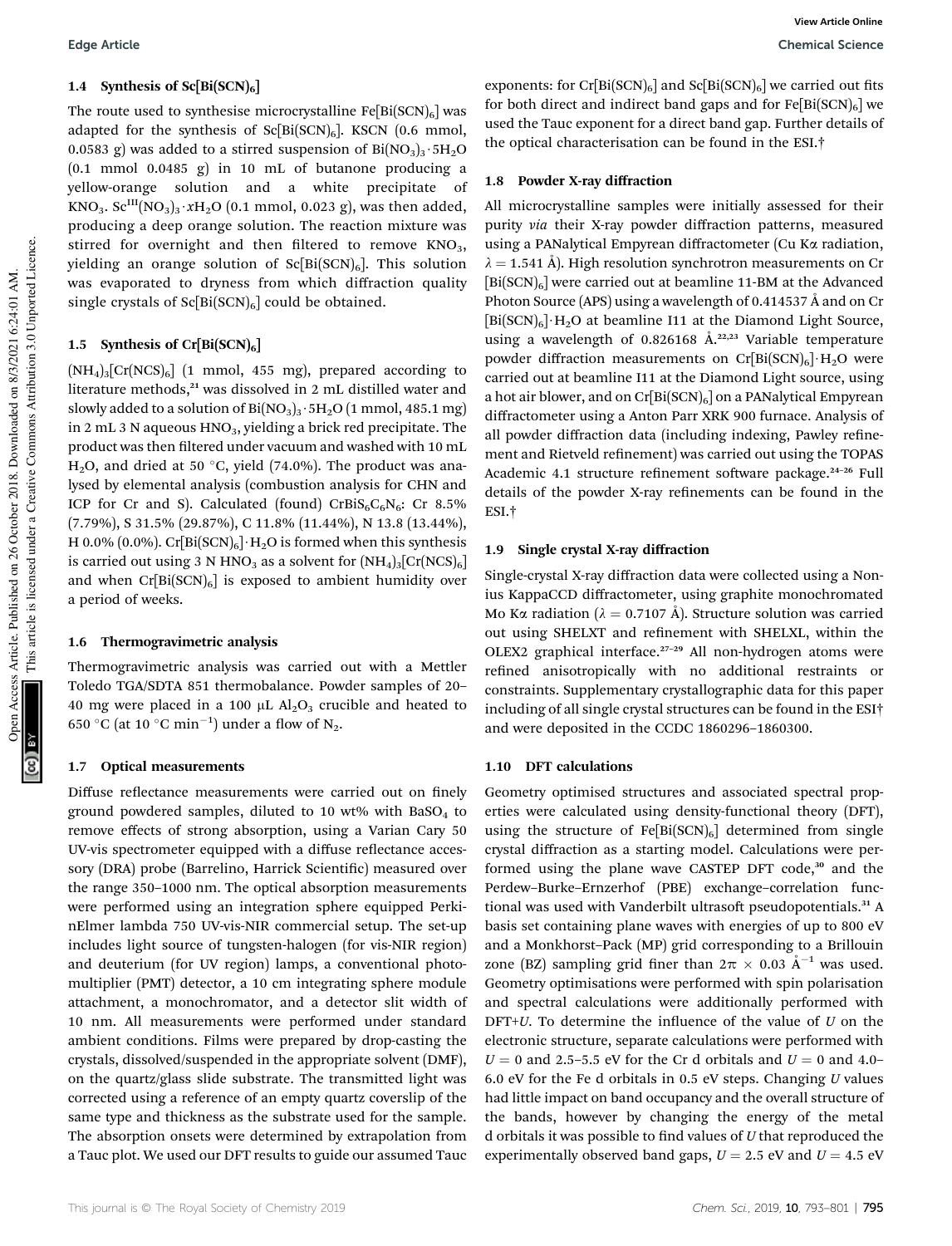were chosen for the Cr and Fe d-orbitals respectively. These values are broadly consistent with *U* values found in previous studies.32,33 Density of states for both materials was calculated using OptaDOS<sup>34,35</sup> using adaptive broadening.<sup>36</sup> Additional information on the calculations, and particularly the variation in *U* can be found in the ESI.†

### 2 Results and discussion

All three compounds were synthesised by reacting thiocyanatobismuthate solutions, in dilute nitric acid or polar aprotic solvents, with a transition metal source. The key difference between the synthetic routes required for these materials was due to the large difference in solubilities.  $\mathrm{Cr}^{\text{III}}[\text{Bi}(\text{SCN})_6]$  is soluble only in coordinating aprotic solvents such as DMF or DMSO, whereas  $\text{Sc}^{\text{III}}[\text{Bi}(\text{SCN})_6]$  and  $Fe^{III}[Bi(SCN)<sub>6</sub>]$  are soluble in much more weakly coordinating solvents including diethyl ether.  $\mathrm{Cr}^{\mathrm{III}}[\mathrm{Bi}(\mathrm{SCN})_6]$  was therefore prepared by precipitation from acidic aqueous solution whereas

 $Fe^{III}[Bi(SCN)_6]$  and  $Se^{III}[Bi(SCN)_6]$  were prepared by evaporation from weakly coordinating solvents. Due to the slower rate of crystallisation of  $Fe^{III}[Bi(SCN)_6]$  and  $Se^{III}[Bi(SCN)_6]$  it was possible to grow diffraction quality single crystals, from which we were able to solve their structures. These structures were used as the starting points for Rietveld refinement of synchrotron powder diffraction data of  $\mathrm{Cr^{III}[Bi(SCN)_{6}]}$ , confirming that despite the differences in solubility, which we ascribe to the kinetic inertness of Cr<sup>III</sup> complexes, all three compounds adopt isotypical structures consisting of  $M^{III}N_6$  and  $Bi^{III}S_6$  octahedra linked by thiocyanate ligands into a 3D network with pcu topology [Fig. 1a and b]. This structure is both analogous to the cyanide Prussian blue structure and can also be described as a double perovskite structure with vacancies occupying the A-site.

Unlike the cyanide-based Prussian blue materials, which crystallise with high symmetry cubic structures and often have substantial cation and anion disorder, $37$  these thiocyanate frameworks are well-ordered and adopt distorted monoclinic



Fig. 2 (a) Illustration of the tilt system of Fe[Bi(SCN)<sub>6</sub>] shown on the hypothetical Fm3m aristotype: red indicates clockwise and blue indicates anticlockwise. In-phase ( $k = 0$ ) tilts are indicated by solid lines, anti-phase tilts (*i.e.k* =  $\frac{1}{2}$  $\frac{1}{2}$ ) are indicated by dashed lines. (b) The actual crystal structure of Fe[Bi(SCN)<sub>6</sub>] shown at the same scale. Its unit cell is shown by black, dashed lines. (c) Distribution of the M–X–C angle for N- and S-bound thiocyanate, determined via database search in the CSD. There is a clear preference for linear M-NCS and bent M-SCN bonds. (d) Definition of relevant bond and tilt angles. Pseudo-cubic unit cell shown in dashed lines.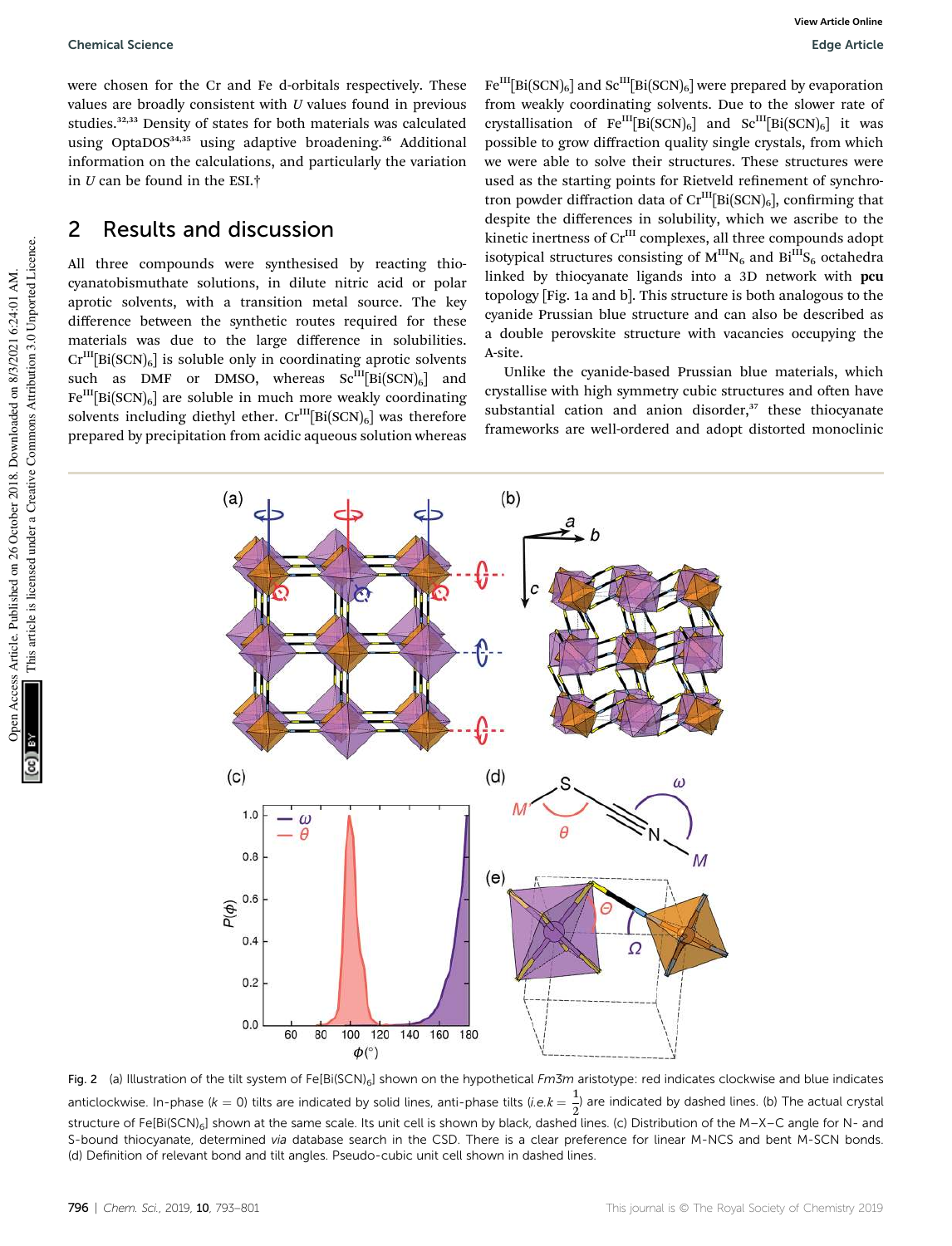structures. The size of the distortion is demonstrated by greatly reduced volume compared to the hypothetical cubic *Fm*3*<sup>m</sup>* aristotype, which is 54% for  $Fe[Bi(SCN)_6]$  [Fig. 2a and b]. This distortion means that the structures are much less porous than might be expected from consideration of the length of the NCSligand alone.

Symmetry analysis carried out using the ISODISTORT software<sup>38</sup> showed that the two most important symmetry-adapted distortion modes which relate this monoclinic structure to the face-centered cubic parent structure are the  $\Gamma_4^{\phantom{4}+}$  and  $\mathrm{X_3}^+$  modes. These two modes are, to a good approximation, tilts of rigid metal octahedra. The  $X_3^+$  mode corresponds to an in-phase tilt along *c*, *i.e.* the tilts in every plane perpendicular to *c* are in the same sense. The  $\Gamma_4^+$  mode corresponds two equal sized out-ofphase tilts along the *a* and *b* directions, *i.e.* the tilts in sequential planes perpendicular to *a* and *b* directions are in opposite senses. The octahedral tilts pattern can therefore be summarised by the  $a^-a^-c^+$  Glazer notation (conventionally  $a^+b^-b^-$  [Fig. 2a].<sup>39</sup> This means that perhaps surprisingly, these very distorted structures adopt the most common tilt system for double perovskites,<sup>40</sup> and that non-standard cooperative perovskite distortions such as anti-phase tilts and columnar shifts, although common in other molecular perovskite-type frameworks, do not play a significant role in these structures.<sup>5,41</sup>

The origin of tilting in both inorganic and molecular perovskite structures is ordinarily the size mismatch between the A-site cation and the pore size of the anionic frameworks.<sup>40,42</sup> Prussian blue structured materials, like these  $M<sup>III</sup>[Bi(SCN)<sub>6</sub>]$  frameworks, have no A-site cation and a neutral framework and so 'tolerance factor' arguments cannot be used. Instead, the size of the tilts is largely driven by the general tendency towards higher density structures and the geometry of ligand bonding: in metal thiocyanate frameworks the M–N–C bonds are approximately linear ( $\omega \approx 180^{\circ}$ ) and the M'-S-C bonds are bent  $(\theta \approx 100^{\circ})$  [Fig. 2(c)]. The linear M–N–C angle, stabilised by the ligand field of the transition metal, means that the  $M(NCS)_{6}$  unit behaves as a larger rigid octahedron, preventing the structure from undergoing unconventional tilting. Symmetry analysis of the only other reported examples of perovskite-derived thiocyanate-frameworks demonstrates the importance of linear M–N–C bonding:  $(NH_4)_2$  Ni $[Cd(SCN)_6]$ , which has  $Ni(NCS)_{6}$  octahedra, has tilts which belong to the  $\mathop{\mathrm{conventional}}\nolimits a^+b^-b^-$  tilt system whereas  $\mathop{\mathrm{CSCd}}\nolimits(\mathop{\mathrm{SCN}}\nolimits)_3,$  which has more flexible  $Cd(NCS)_6$  octahedra with bent Cd–N–C bond angles (as small as 116.5 ), has more complex cooperative distortions, including unconventional tilts.<sup>5</sup>

The shapes of the molecular orbitals of the thiocyanate ligand also explain the magnitude of the observed tilts in these frameworks. There is no unique way of decomposing the total tilts into separate rotations around each of the three axes, as the octahedral rotations do not commute.<sup>39</sup> While this effect is small for small  $($   $10^\circ)$  tilts, it cannot be neglected for larger tilts. A good approximate decomposition of the octahedral rotations into separate tilt angles can be found in the angles between the axes of the metal octahedron, *i.e.* the metal–ligand bonds, and the pseudo-cubic unit cell axes, defined by the vectors which connect the metal centres [Fig. 2d and e]. For  $Fe[Bi(SCN)_6]$  at

180 K, the FeN<sub>6</sub> tilt angles are  $\Omega_{[001]} = 24.0^\circ$ ,  $\Omega[1\bar{1}0] = 27.8^\circ$  and  $\Omega_{[110]} = 24.4^{\circ}$  giving an average tilt angle of  $\langle \Omega \rangle = 25.4^{\circ}$ . The corresponding tilt angles for the BiS<sub>6</sub> octahedra are larger:  $\Theta_{[001]}$  $=51.6^{\circ}, \Theta[1\bar{1}0] = 53.2^{\circ}$  and  $\Theta_{[110]} = 53.3^{\circ}$ , which give an average tilt angle of  $\langle \Theta \rangle = 52.7^{\circ}$ . As the M-N-C bond angle is nearly linear, the sum of the tilts of the  $B_iS_6$  and  $MN_6$  octahedra relates directly to the Bi–S–C bond angle  $(\Theta + \Omega \approx 180^\circ - \theta)$ .

The scale of the octahedral tilts in NCS perovskite-derived structures is therefore set by the bent Bi–SCN bonding, rather than the mismatch between a guest cation and the framework. The tilt-angles are therefore likely to be only weakly dependent on temperature, and so thermal second-order octahedral-tilt driven phase transitions are not expected to be common in this series of compounds.

As anticipated, therefore, variable temperature X-ray diffraction experiments confirmed that both  $Fe[Bi(SCN)_6]$  and  $Cr[Bi(SCN)_6]$  remain in this monoclinic structure at all temperatures measured: single crystal diffraction on Fe  $\left[\mathrm{Bi}(\mathrm{SCN})_{6}\right]$  shows no phase transitions between  $-93$  and  $102\ ^{\circ}\mathrm{C}$ within 30 $^{\circ}$  of its decomposition temperature [ESI Fig. 20 $\dagger$ ], and variable temperature PXRD studies on  $Cr[Bi(SCN)_6]$  show that it remains isostructural from room temperature up to 300  $^{\circ}$ C, where it decomposes. The single crystal structures of Fe  $[Bi(SCN)<sub>6</sub>]$  at different temperatures show that the changes in tilt angles are comparatively small compared to their overall magnitude: they decrease by less than  $1^\circ$  over 200 K (at 180 K  $\langle \Omega \rangle = 25.4^{\circ}$  and  $\langle \Theta \rangle = 52.5^{\circ}$ , at 375 K  $\langle \Omega \rangle = 25.2^{\circ}$  and  $\langle \Theta \rangle =$ 52.0 [Fig. 2(e)]).

Variable temperature powder diffraction investigations also explained the origin of some of the unusual sample variability in  $Cr[Bi(SCN)_6]$  [Fig. 3]. Despite its apparently dense structure  $Cr[Bi(SCN)<sub>6</sub>]$  can take up water into its structure forming a hydrate,  $Cr[Bi(SCN)_6] \cdot H_2O$ . This hydrate is formed when the synthesis of  $Cr[Bi(SCN)_6]$  is carried out in more acidic solution, and also slowly forms from  $Cr[Bi(SCN)_6]$  at room temperature and ambient humidity over a period of weeks and when Cr  $[Bi(SCN)_6] \cdot H_2O$  is heated above 150 °C, this guest water is lost, leading to a reduction in cell volume by 19  $\AA^3$  and a mass loss of 3% [Fig. 3(a)]. Further experiments will be required to assess how stable this material is to extended cycling of water uptake/ release. The clearest diffraction signature of the dehydration is the separation of the  $\{110\}$  and  $(002)$  reflections, which are near coincident in the hydrate, but do not overlap in the anhydrate [Fig. 3(c)]. As with the other  $M[Bi(SCN)_6]$  frameworks, this apparent peak overlap does not correspond to any change in framework symmetry, but merely results from the near cubic pseudo-symmetry of the metal substructure.

Due to the relatively small contribution of the guest water to the total electron density (3%) and peak broadening resulting from the small crystallite sizes, it was not possible to localise the guest water from the fourier difference map generated from Rietveld refinement of  $Cr[Bi(SCN)_6] \cdot H_2O$ . Calculation of the geometric voids in the empty framework structure did however reveal a single void capable of containing a water molecule [Fig.  $3(b)$ ]. Rietveld refinement of the framework structure including an oxygen atom situated in that void with its occupancy fixed to the value derived from TGA measurements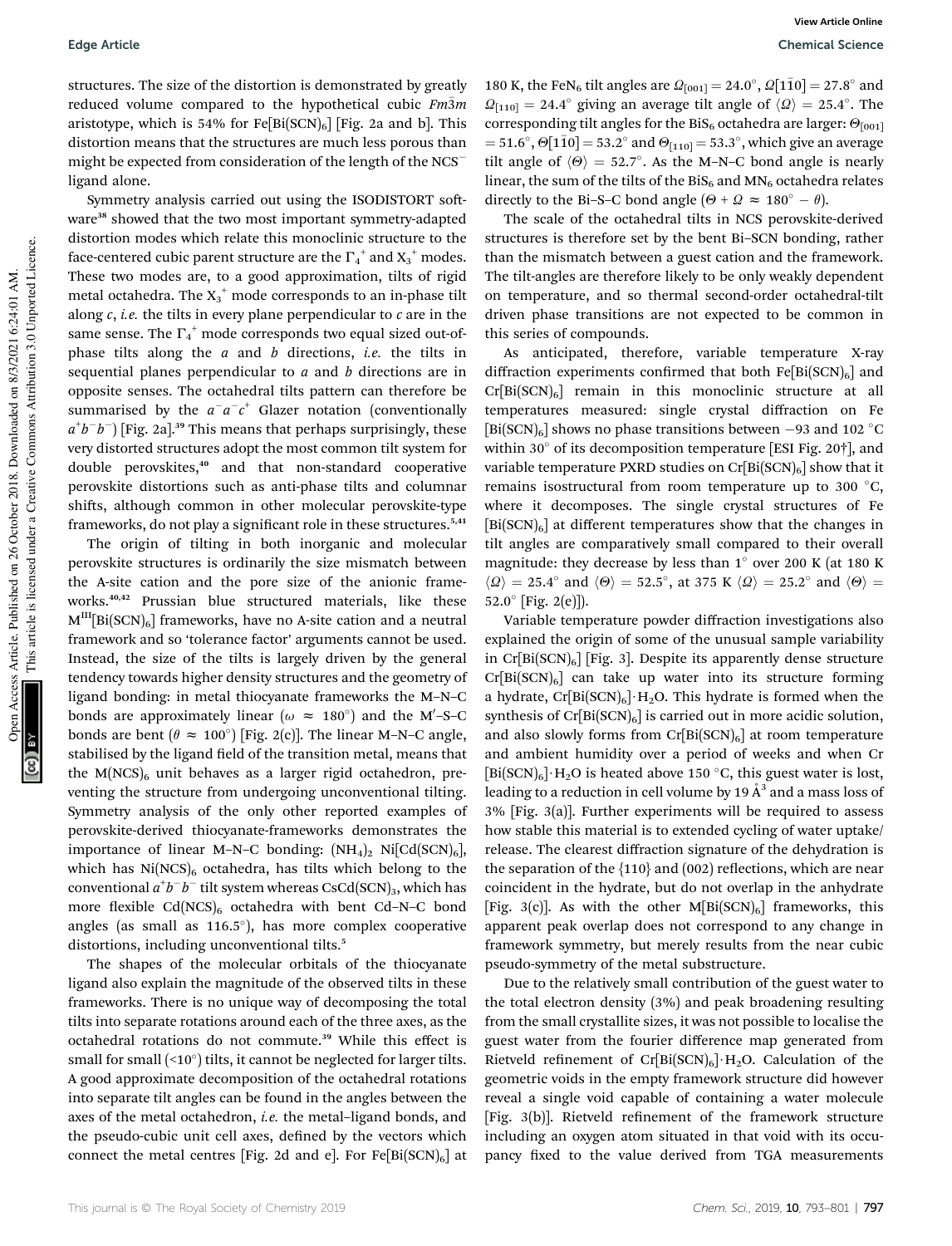

Fig. 3 (a) Dehydration of Cr[Bi(SCN)<sub>6</sub>] $\cdot$ H<sub>2</sub>O between 150 °C and 200 °C. Top panel: variable temperature PXRD measurements of Cr[Bi(SCN)<sub>6</sub>]  $H_2O$ , highlighting the separation of the {110} and (002) reflections at around 2 $\theta = 7.8^{\circ}$ . Bottom panel: TGA measurements on hydrous (teal) and anhydrous (orange) show the presence of a step at around 170 °C in the hydrated sample, but no similar step in the dehydrated sample. (b) Structure of Cr[Bi(SCN)<sub>6</sub>] H<sub>2</sub>O determined from powder diffraction data, with guests removed. The void space within the cell is shown in red (contact surface determined using Mercury, probe size 1.2 A). Colour scheme as follows: Bi, purple; Cr, green; N, blue; C, black and S, yellow. (c) ˚ Rietveld refinement of synchrotron powder diffraction data for both hydrated and anhydrous Cr[Bi(SCN)6].

produced a small improvement in the quality of fit compared to the empty framework. The limitations of the powder diffraction data prevented us from deriving further information about the location of the guest water molecule. This hydrate can therefore be considered to be an intermediate member between the full perovskites  $NH_4Ni[Cd(SCN)_6]$  and  $Cs_2Cd[Cd(SCN)_6]$ , which contain cationic guests, and the other empty Prussian blue structures we report here, with the A-site occupied half by vacancies and half by water: *i.e.*  $\Box(H_2O)Cr[Bi(SCN)_6]$ .



Fig. 4 Crystallographic strain of Cr[Bi(SCN)<sub>6</sub>] and Cr[Bi(SCN)<sub>6</sub>]  $\cdot$  H<sub>2</sub>O along the unit cell axes determined via variable temperature powder X-ray diffraction. The total change in volume for  $Cr[Bi(SCN)_6]$  over this region (1.7%) is significantly smaller than the volume difference between the hypothetical aristotype and the room temperature structure (54%). As the changes in sin ( $\theta$ ) are two orders of magnitude smaller than the strains along the unit cell axis directions the strain eigenvalues are to a good approximation equal to the unit cell axis strains.

The presence of guest water also affects the thermomechanical properties of the Prussian blue framework [Fig. 4]. Whereas Fe[Bi(SCN)<sub>6</sub>] and Cr[Bi(SCN)<sub>6</sub>] have coefficients of thermal expansion comparable to that of the more rigid members of the formate perovskite family, hydrated Cr  $[Bi(SCN)_6] \cdot H_2O$  is a factor of four stiffer again [Table 1].<sup>43</sup> The rigidifying effect of guests has been noted in both inorganic and molecular framework materials, where even weakly interacting guests can reduce the material's flexibility.<sup>44,45</sup> The maximum thermal expansion seen in Cr[Bi(SCN)<sub>6</sub>], of 1.7% over 250 °C range, is smaller than both the volume change on water uptake (2.3%) and particularly the volume change relative to the cubic structure aristotype (54%). This suggests that octahedral tilt transitions to higher symmetry structures are unlikely to occur in this family on heating, even if framework decomposition can be avoided.

All three materials,  $Sc[Bi(SCN)_6]$ ,  $Cr[Bi(SCN)_6]$  and Fe [Bi(SCN)<sub>6</sub>] are strongly coloured (respectively, orange-red, brick red and black). Diffuse reflectance spectroscopy and absorption spectroscopy on powder samples confirmed that these materials possess band gaps determined from a Tauc plot within the visible and near infra-red region [Table 2, Fig. 5]. The variation in the observed absorption spectra shows that both bismuththiocyanate and transition metal-thiocyanate moieties play

Table 1 Coefficients of thermal expansion for  $M[\text{Bi}(\text{SCN})_6]$ 

|                                                             | $\alpha_1$ (MK <sup>-1</sup> ) | $\alpha_2$ (MK <sup>-1</sup> ) | $\alpha_3$ (MK <sup>-1</sup> ) | $\alpha_V(MK^{-1})$ |  |
|-------------------------------------------------------------|--------------------------------|--------------------------------|--------------------------------|---------------------|--|
| Fe[Bi(SCN) <sub>6</sub> ] <sup>a</sup><br>$Cr[Bi(SCN)_6]^b$ | $-6(2)$<br>9.5(1.4)            | 41.4(3)<br>35(2)               | 21.3(6)<br>27.6(6)             | 57(2)<br>69(4)      |  |
| $Cr[Bi(SCN)6]\cdot H_2O^c$                                  | 6.2(1.3)                       | 6.2(1.7)                       | 4.5(1.4)                       | 16.9(1.7)           |  |

 $^a$  Determined over range -93 to 102  $^{\circ}$ C.  $^b$  Determined over the range 60 to 280 °C. <sup>c</sup> Determined over range 50 to 110 °C. Estimated standard errors in parentheses.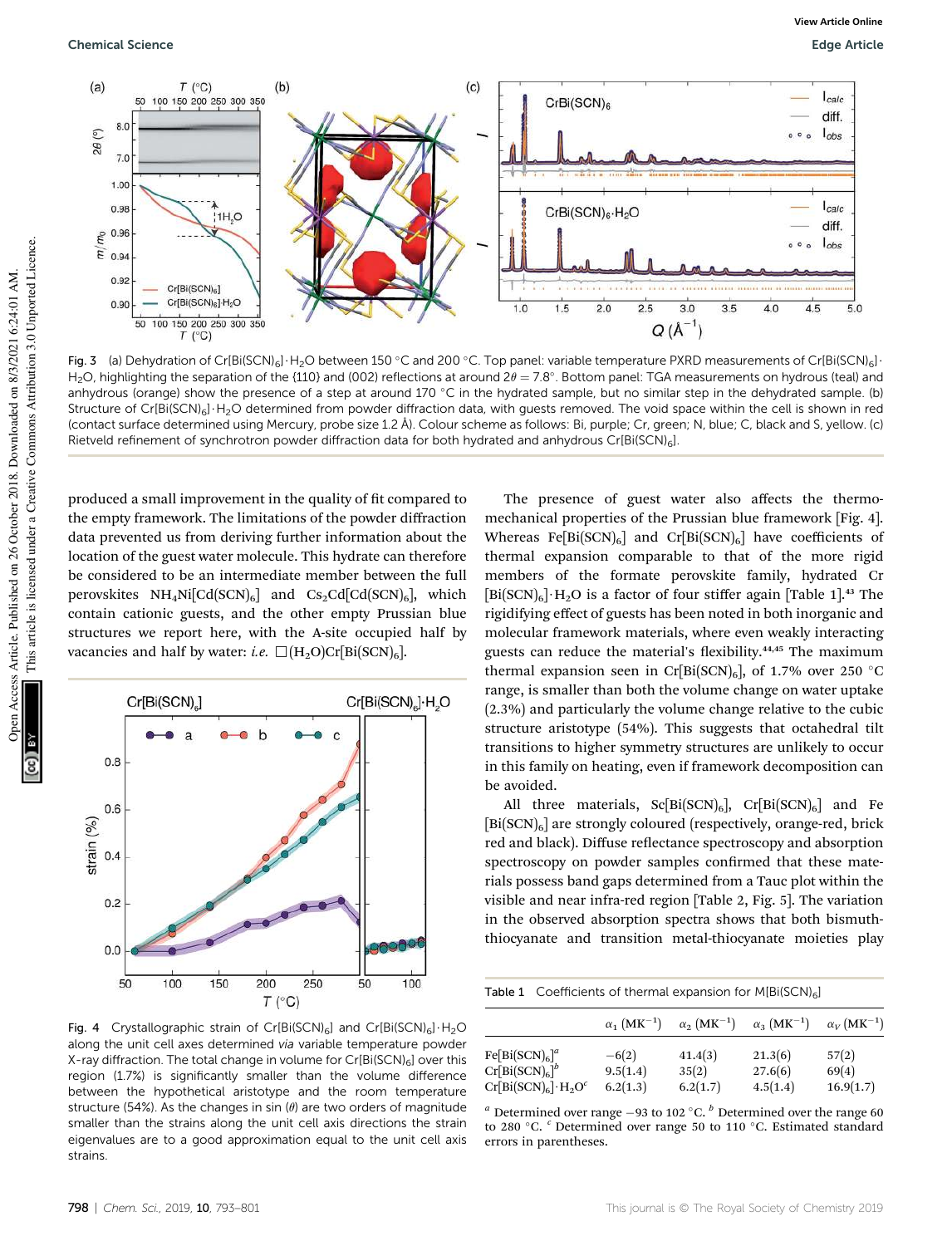Table 2 Experimental and DFT-derived band gaps*<sup>a</sup>*

|                                                                           | Expt.                         |                    | $DFT+U$      |              |
|---------------------------------------------------------------------------|-------------------------------|--------------------|--------------|--------------|
| $E_{\rm g}$ (eV)                                                          | Direct                        | Indirect           | Direct       | Indirect     |
| Sc[Bi(SCN) <sub>6</sub> ]<br>$Cr[Bi(SCN)_6]$<br>Fe[Bi(SCN) <sub>6</sub> ] | 2.25(5)<br>2.18(5)<br>1.20(5) | 2.13(5)<br>2.04(5) | 2.15<br>1.18 | 1.89<br>1.14 |

 $^a$  Estimated standard errors in parentheses.  $U = 2.5$  eV for Cr[Bi(SCN)<sub>6</sub>] and  $U = 4.5$  eV for Fe[Bi(SCN)<sub>6</sub>].



Fig. 5 Diffuse reflectance measurements of powdered samples of  $M^{\text{III}}[\text{Bi}(\text{SCN})_{6}]$  materials and a concentrated solution of  $[\text{Bi}(\text{SCN})_{6}]^{3-1}$ .

a role in the optical properties of the material. Transition metal thiocyanate complexes, particularly  $Fe(m)$  thiocyanate complexes, are well known for their intense ligand-to-metal charge transfer (LMCT) bands, from primarily S 3p and N 2p states to metal 3d states, and likewise  $Bi<sup>3+</sup>$  thiocyanate complexes have been reported to absorb strongly, both in the solid state<sup>20</sup> and in concentrated solutions of bismuth thiocyanate ( $\lambda_{\text{max}} = 472(3)$  nm), due to LMCT to the empty Bi 6p states. The relevance of this LMCT to bismuth for these  $M[Bi(SCN)_6]$  is shown by  $Sc[Bi(SCN)_6]$  which will not have any metal d-d electronic transitions. The observed absorption maximum Fe [Bi(SCN)<sub>6</sub>] occurs at significantly lower energies ( $\lambda_{\text{max}} = 740(20)$ nm) than observed for Fe(III) thiocyanate in solution  $(\lambda_{\text{max}} = 480(20) \text{ nm})$ . This indicates that the observed optical gap cannot be explained by the considering isolated Fe(NCS) $_6^{3-}$ moieties, but rather must be influenced by its structure in the solid-state framework. This difference between solution and solid-state spectra has also been reported for alkyammonium salts of the hexakisisothiocyanato iron( $\text{III}$ ) complexes, suggesting that coordination to bismuth in particular is not responsible for the observed red-shift.<sup>46,47</sup>

To understand better the optoelectronic properties of these materials we therefore carried out density-functional theory (DFT) calculations on Fe[Bi(SCN)<sub>6</sub>] and Cr[Bi(SCN)<sub>6</sub>]. We calculated the electronic band structures using spin-polarised GGA as implemented by CASTEP on geometry-optimised structures, and then used OptaDOS to determine from these results the optical band gap and the electronic density of states, including the atom and angular momentum projected density of states. The calculated band gaps were significantly smaller than those observed experimentally. This is commonly observed in DFT calculations due to the self-interaction error, which is particularly pronounced for the contracted d orbitals. We therefore repeated the calculations of the electronic structure, but now also including a Hubbard *U* in the Hamiltonian, which we systematically varied. We found that introducing this additional factor did not perturb qualitative features of the electronic structure aside from the energy of the transition metal d states. These calculations allowed us to determine that for both Fe[Bi(SCN)<sub>6</sub>] and Cr[Bi(SCN)<sub>6</sub>] the smallest electronic transitions are indirect, with the valence band maximum at the  $\Gamma$  point and the conduction band minimum at the  $D$  point,  $\left[0\frac{1}{2}\right]$ 2 1 2 1 \*. The difference between the direct and indirect gaps in

both cases was small, with  $\Delta E_{\rm g} = 0.2$  eV for Cr[Bi(SCN)<sub>6</sub>] and



Fig. 6 DFT calculated band structure and element-projected density of states for (a)  $Cr[Bi(SCN)<sub>6</sub>]$  and (b)  $Fe[Bi(SCN)<sub>6</sub>]$ . Both spin channels have been plotted at once, as the differences between them are minor. (c) Reciprocal space path used for band structure calculations. (d) Kohn–Sham orbital for Cr[Bi(SCN) $_6$ ] at the valence band maximum, showing the localised nature of the valence band states, viewed along the [100] direction. Atoms are coloured as in Fig. 3.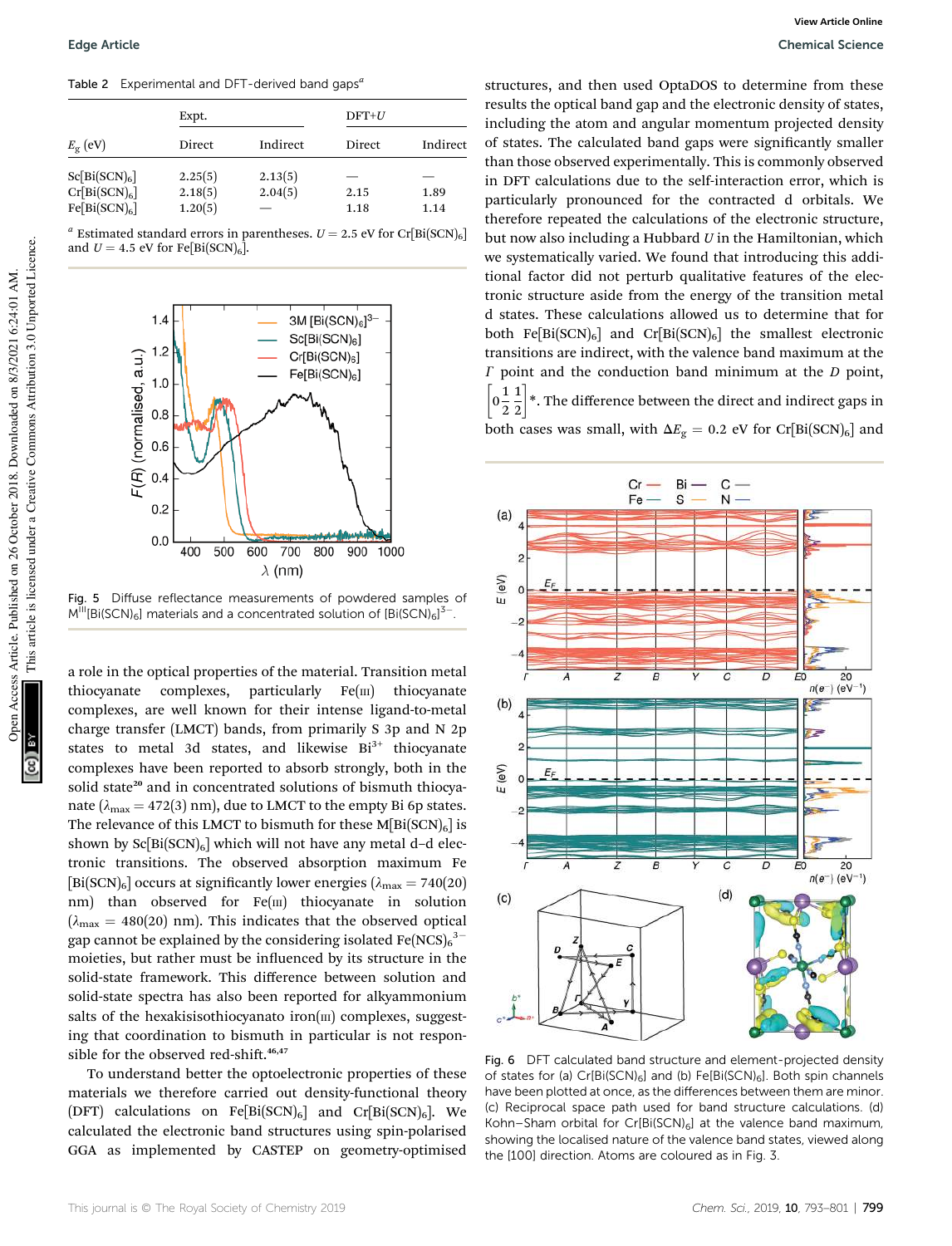even smaller for and  $\Delta E_{\rm g} = 0.04$  eV for Fe[Bi(SCN)<sub>6</sub>]. We therefore fitted the absorption edge using Tauc plots in both the direct and indirect forms for  $Cr[Bi(SCN)_6]$  and  $Sc[Bi(SCN)_6]$ . The difference between direct and indirect band gaps is sufficiently small for Fe[Bi(SCN)<sub>6</sub>] (<2kT) that for this compound we measured the band gap using the direct form of the Tauc plot. The calculations were able to reproduce the experimentally observed band gaps for both  $Cr[Bi(SCN)_6]$  and  $Fe[Bi(SCN)_6]$  with physically reasonable values of *U* [Table 2].

Examination of the projected density of states suggests that the transition is primarily LMCT in character, as the states near the valence band maximum are primarily due to thiocyanate, and the conduction band minima states are mainly Fe for Fe  $[Bi(SCN)_6]$  and primarily Cr and Bi for Cr $[Bi(SCN)_6]$  [Fig. 6a and b]. The narrow width of the calculated conduction and valence bands for both compounds indicates that the near band-edge states are highly localised, and so the effective masses of holes and electrons will be very large [Fig. 6a and b]. This is also borne out by examination of the Kohn–Sham orbitals at the valence band maximum, which are localised and confined to the ligands [Fig. 6(d)]. The lack of extensive delocalisation suggests that these frameworks would be better suited to applications where longrange electron transport is not essential, such as photocatalysis than as bulk semiconductors. Photoluminescence measurements on both single crystal and powder samples showed negligible fluorescence, suggesting that there is a high concentration of optical defects, borne out by the significant band-tails observed in both absorption and reflectance measurements. The slightly indirect nature of the band gap for these frameworks, particularly for  $Cr[Bi(SCN)_6]$ , could also be a contributory factor to the absence of observed fluorescence.

### 3 Conclusions

In this paper we report the synthesis, structure and optical properties of the first examples of a new family of moleculebased perovskite derived materials, transition metal hexathiocyanatobismuthmates  $M[Bi(SCN)_6]$ . They are the first example of thiocyanate analogues of the cyanide Prussian blues, and to the best of our knowledge are the first molecular perovskite derived frameworks which incorporate heavy p-block cations. These compounds are vividly coloured, due to the presence of LMCT bands, and the higher optical absorption seen in these compounds suggests that thiocyanate-based frameworks may well be interesting materials to investigate for photocatalysis. We have also demonstrated the reversible uptake of water into  $Cr[Bi(SCN)_6]$ , which suggests it may be possible to incorporate other guests into this family of compounds. The chemical space opened up by these compounds, by substituting on the B site and introducing A site cations, and their unusual optical properties, suggests that thiocyanate perovskites could be an important family of molecular framework materials.

## Conflicts of interest

There are no conflicts of interest to declare.

## Acknowledgements

M. J. C. thanks Sidney Sussex College, University of Cambridge for financial support. E. N. K. thanks NSERC of Canada for a PGSD. M. T. D. thanks Clare College, University of Cambridge for financial support. S.A was supported by the ERC Starting Grant 'HIENA' (337739). The Diamond Light Source Ltd (beamline I11 (EE15118)) is thanked for providing beamtime. Use of the Advanced Photon Source at Argonne National Laboratory was supported by the U. S. Department of Energy, Office of Science, Office of Basic Energy Sciences, under Contract No. DE-AC02-06CH11357. We thank Ning Li and Aditya Sadhanala for their assistance with diffuse reflectance measurements, Michael W. Gaultois and Robert S. Weatherup for their help with synchrotron diffraction measurements, and Joshua A. Hill for useful crystallographic discussions.

### References

- 1 G. Cai, J. Wang and P. S. Lee, *Acc. Chem. Res.*, 2016, 49, 1469– 1476.
- 2 G. Catalan and J. F. Scott, *Adv. Mater.*, 2009, 21, 2463–2485.
- 3 W. T. Lee, E. K. H. Salje, L. Goncalves-Ferreira, M. Daraktchiev and U. Bismayer, *Phys. Rev. B: Condens. Matter Mater. Phys.*, 2006, 73, 214110.
- 4 M. Liu, M. B. Johnston and H. J. Snaith, *Nature*, 2013, 501, 395–398.
- 5 H. L. B. Boström, J. A. Hill and A. L. Goodwin, *Phys. Chem. Chem. Phys.*, 2016, 18, 31881–31894.
- 6 M. S. Senn and N. C. Bristowe, *Acta Crystallogr., Sect. A: Found. Adv.*, 2018, 74, 308–321.
- 7 W. Li, Z. Wang, F. Deschler, S. Gao, R. H. Friend and A. K. Cheetham, *Nat. Rev. Mater.*, 2017, 2, 16099.
- 8 H. Johnston, Method of making a polyether using a double metal cyanide complex compound, *US Pat.* 3,278,459, 1966.
- 9 D. Ellis, M. Eckhoff and V. D. Neff, *J. Phys. Chem.*, 1981, 85, 1225–1231.
- 10 P. Jain, N. S. Dalal, B. H. Toby, H. W. Kroto and A. K. Cheetham, *J. Am. Chem. Soc.*, 2008, 130, 10450–10451.
- 11 D. Jaccard, H. Wilhelm, D. Jérome, J. Moser, C. Carcel and J. M. Fabre, *J. Phys.: Condens. Matter*, 2001, 13, L89–L95.
- 12 M. J. Cliffe, J. Lee, J. A. M. Paddison, S. Schott, P. Mukherjee, M. W. Gaultois, P. Manuel, H. Sirringhaus, S. E. Dutton and C. P. Grey, *Phys. Rev. B: Condens. Matter Mater. Phys.*, 2018, 97, 144421.
- 13 C. A. White, G. P. A. Yap, N. P. Raju, J. E. Greedan and R. J. Crutchley, *Inorg. Chem.*, 1999, 38, 2548–2549.
- 14 M. Bukowska-Strzyzewska, A. Cygański, W. Maniukiewicz, A. Turek and K. Zagajewska, *J. Chem. Crystallogr.*, 1994, 24, 425–429.
- 15 A. Cyganski, *Rocz. Chem.*, 1967, 41, 39–44.
- 16 W. Maniukiewicz, L. Sieroń, M. Bukowska-Strzyzewska and A. Turek, *Acta Crystallogr., Sect. C: Cryst. Struct. Commun.*, 1996, 52, 753–757.
- 17 G. Thiele and D. Messer, *Z. Anorg. Allg. Chem.*, 1980, 464, 255–267.